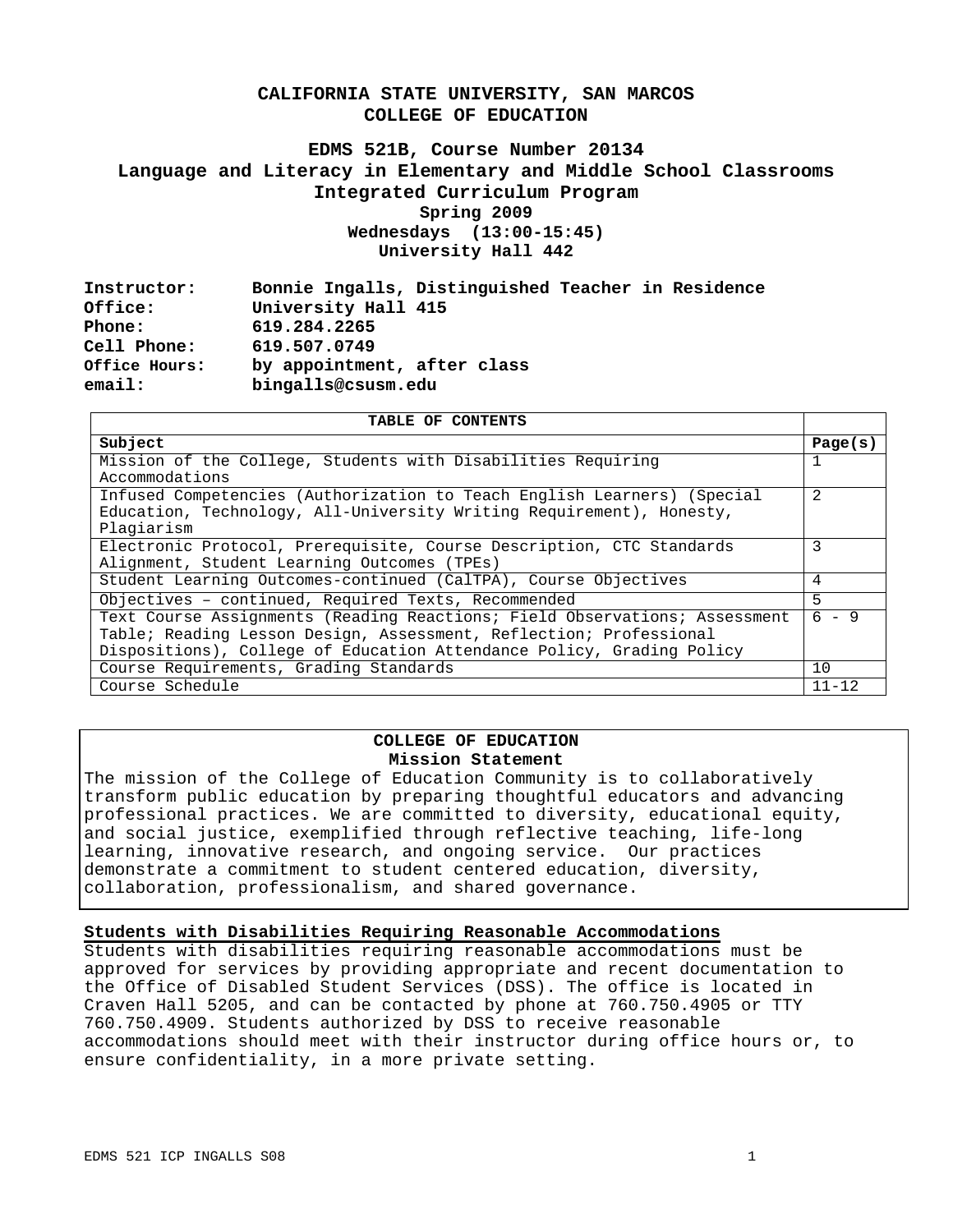## **INFUSED COMPETENCIES**

# **Authorization to Teach English Learners**

This credential program was specifically designed to prepare teachers for the diversity of languages often encountered in California public school classrooms. The authorization to teach English learners is met through the infusion of content and experiences within the credential program, as well as additional coursework. Students successfully completing this program receive a credential with authorization to teach English learners. *(Approved by CCTC in SB 2042, Program Standards, August, '02.)* 

#### **Special Education**

Consistent with the intent to offer a seamless teaching credential in the College of Education, this course demonstrates the collaborative infusion of special education competencies reflecting inclusive educational practices.

## **Technology**

This course infuses technology competencies to prepare candidates to use technology, emphasizing use in both teaching practice and student learning.

### **All University Writing Requirement**

Writing requirements for this class will be met as described in the assignments. Every course at the university, including this one, must have a writing requirement of at least 2500 words.

## **HONESTY, PLAGERISM, ELECTRONIC PROTOCOL CSUSM Academic Honesty Policy**

"Students will be expected to adhere to standards of academic honesty and integrity, as outlined in the Student Academic Honesty Policy. All written work and oral presentation assignments must be original work. All ideas or materials borrowed from other sources must have appropriate references to the original sources. Any quoted material should give credit to the source and be punctuated with quotation marks.

Students are responsible for honest completion of their work including examinations. There will be no tolerance for infractions. If you believe there has been an infraction by someone in the class, please bring it to the instructor's attention. The instructor reserves the right to discipline any student for academic dishonesty in accordance with the general rules and regulations of the university. Disciplinary action may include the lowering of grades and/or the assignment of a failing grade for an exam, assignment, or the class as a whole."

Incidents of Academic Dishonesty will be reported to the Dean of Students. Sanctions at the University level may include suspension or expulsion from the University.

### **Plagiarism**

As an educator, it is expected that each student will do his/her own work, and contribute equally to group projects and processes. Plagiarism or cheating is unacceptable under any circumstances. If you are in doubt about whether your work is paraphrased or plagiarized see the Plagiarism Prevention for Students website

http://library.csusm.edu/plagiarism/index.html. If there are questions about academic honesty, please consult the University catalog.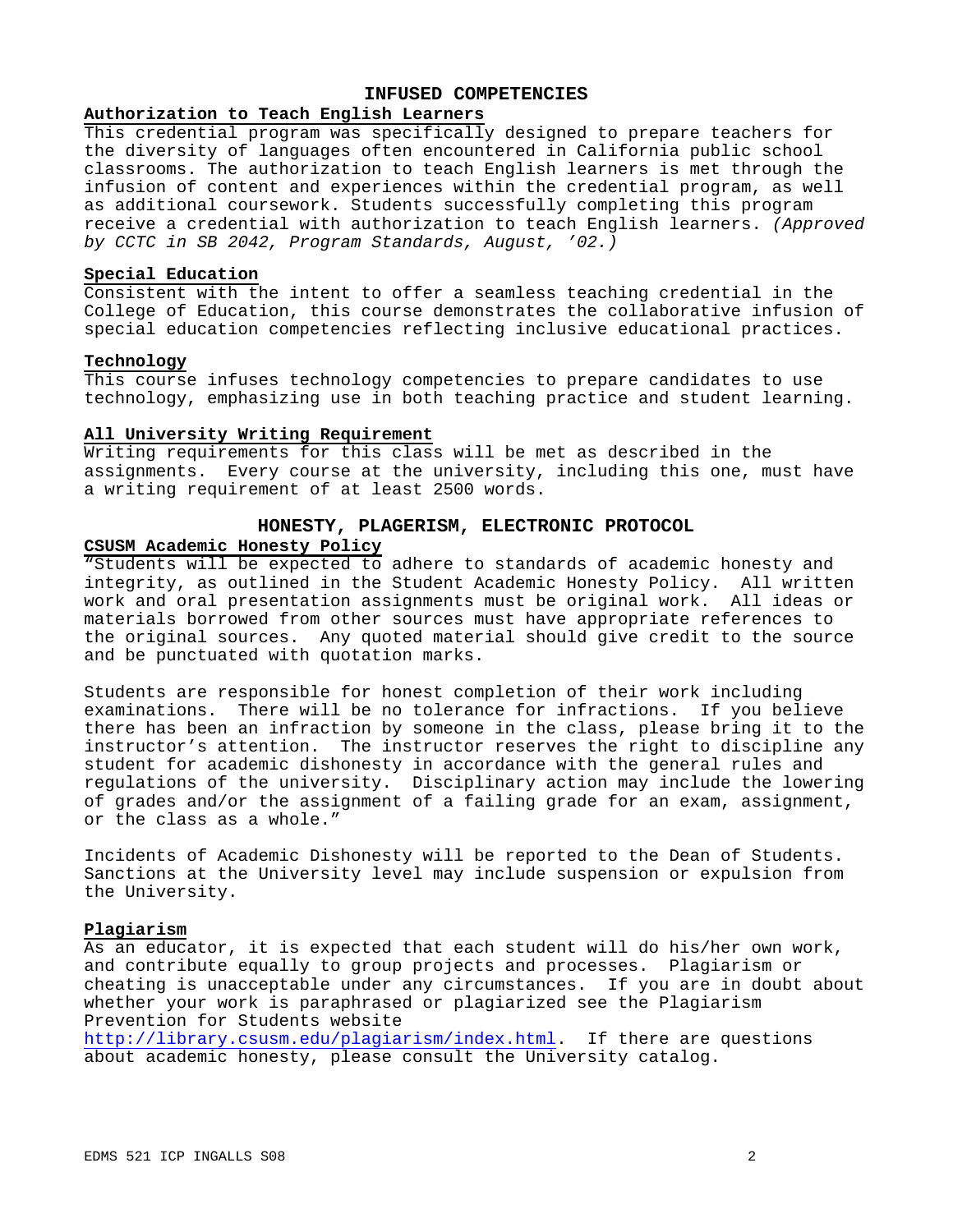#### **Electronic Communication Protocol**

Electronic correspondence is a part of professional interactions. If you need to contact me, e-mail is often the easiest way to do so at bingalls@csusm.edu. Please be reminded that e-mail and on-line discussions are a very specific form of communication, with their own nuances and etiquette. For instance, electronic messages sent in all upper case (or lower case) letters, major typos, or slang, often communicate more than the sender originally intended. With that said, please be mindful of all e-mail and on-line discussion messages you send to your colleagues, to faculty members in the College of Education, or to persons within the greater educational community. All electronic messages should be crafted with professionalism and care.

Things to consider:

- Would I say in person what this electronic message specifically says?
- How could this message be misconstrued?
- Does this message represent my highest self?
- Am I sending this electronic message to avoid a face-to-face conversation?

In addition, if there is ever a concern with an electronic message sent to you, please talk with the author in person in order to correct any confusion.

#### **PREREQUISITE: Acceptance into the CSUSM College of Education**

### **COURSE DESCRIPTION**

The primary aim of this course is for students to develop an understanding of the theory, methodology and assessment of English language arts and second language learning in integrated and inclusive elementary and middle school classrooms.

#### **California Teaching Commission Standards Alignment**

The course objectives, assignments, and assessments have been aligned with the Commission on Teacher Credentialing standards for a Multiple Subjects Credential. The following standards are a primary emphasis for this course: **Standard 3** - Relationship between theory and practice; **Standard 4** - Pedagogical thought and reflective practice; **Standard 5** - Equity, Diversity and Access; **Standard 7** - Preparation to Teach Reading Language Arts; **Standard 7A** - Multiple Subject Reading, Writing, and Related Language Instruction in English

**STUDENT LEARNING OUTCOMES** 

#### **Teacher Performance Expectation (TPE) Competencies**

Teacher Performance Expectations are standards for student teachers. This course is designed to help teachers seeking the Multiple Subjects Credential to develop the skills, knowledge, and attitudes necessary to assist schools and districts implement effective programs for all students. The successful candidate will be able to merge theory and practice in order to realize a comprehensive and extensive educational program for all students. The following TPE's are the primary emphasis of this course:

TPE 4-Making Content Accessible TPE IA-Subject Specific Pedagogical Skills for Multiple Subject Teaching TPE 4-Making Content Accessible<br>EDMS 521 ICP INGALLS S08 3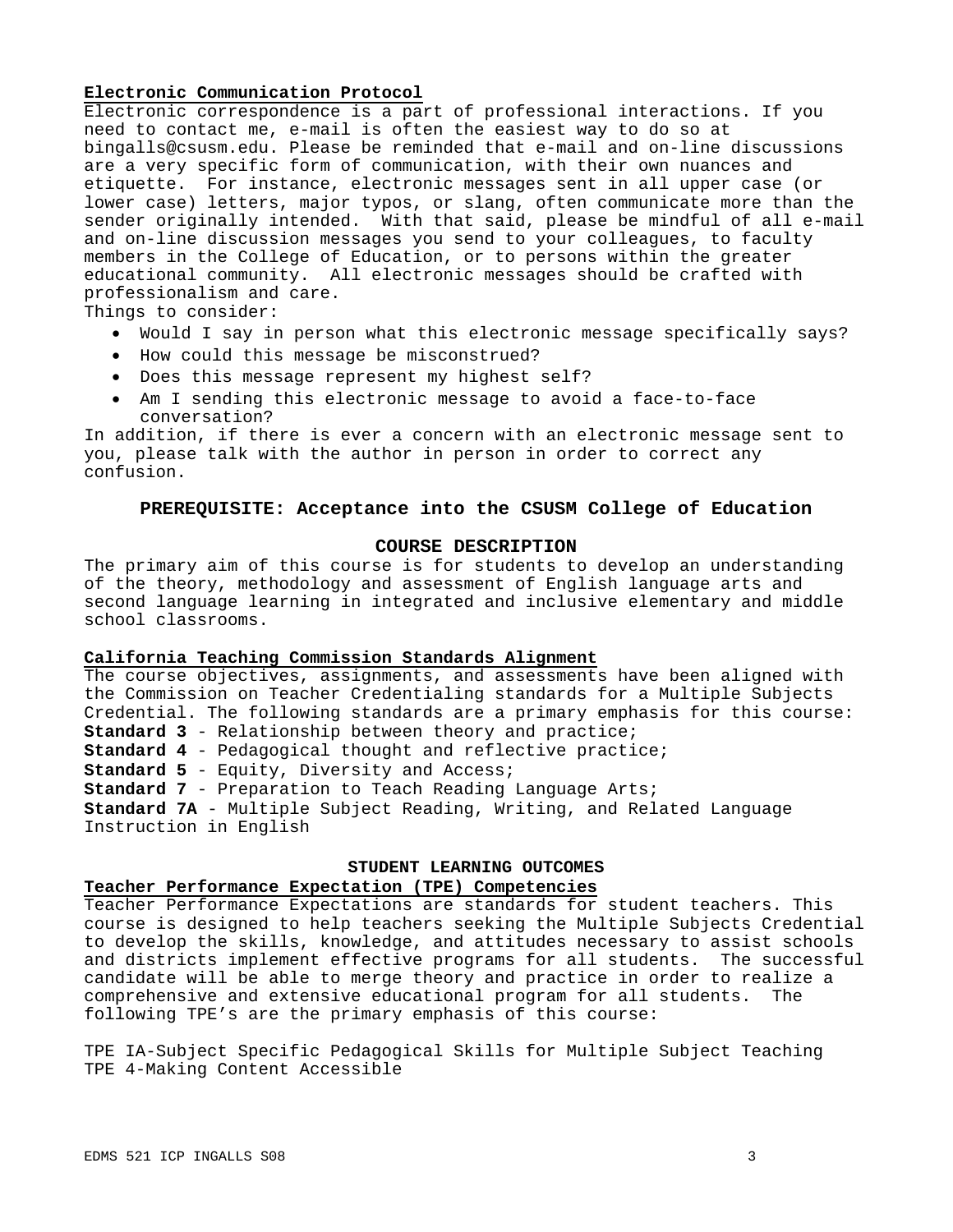#### **California Teacher Performance Assessment (CalTPA)**

Beginning July 1, 2008, all California credential candidates must successfully complete a state-approved system of teacher performance assessment (TPA), to be embedded in the credential program of preparation. At CSUSM, this assessment system is called the "CalTPA" or TPA.

To assist your successful completion of the TPA, a series of informational seminars are offered over the course of the program. TPA related questions and logistical concerns are to be addressed during seminars. Your attendance to TPA seminars will greatly contribute to your success on the assessment.

Additionally, COE classes use common pedagogical language, lesson plans (lesson designs), and unit plans (unit designs) in order to support and ensure your success on the TPA, and, more importantly, in your credential program.

 http://www.csusm.edu/coe/CalTPA/ProgramMaterialsTPA.html The CalTPA Candidate Handbook, TPA seminar schedule, and other TPA support materials can be found on the COE website provided at the website provided:

## **Course Objectives:**

KNOWLEDGE - Teacher candidates will:

- Gain an understanding of how a first and second language is acquired.
- • Gain an understanding of the reading process and its relationship to thought, language and learning and the knowledge of reading content including: word analysis, fluency, vocabulary- academic language- and background knowledge, reading comprehension, literary response and analysis.
- • Gain understanding of how to learn to read and write in first and second languages.
- • Become familiar with how to "deliver a comprehensive program of systematic, explicit instruction in reading, writing, listening, and speaking aligned to the state adopted English Language Arts Content Standards and the Reading/Language Arts Framework (2007).
- • Become familiar with "multiple monitoring measures within the three basic types of assessments to determine students' progress towards state adopted content standards."
- • Become familiar with "differentiated reading instruction and interventions to meet the needs of the *full range of learners (including struggling readers, students with special needs, English learners, speakers of non-standard English, and advanced learners)* who have varied reading levels and language backgrounds."

### SKILLS - Teacher candidates will:

- • Become sensitive observers of children's language using behaviors.
- "Demonstrate knowledge and ability to utilize multiple monitoring measures within the three basic types of assessments to determine students' progress towards state adopted content standards: entry level assessment for instructional planning, monitoring student progress, post test or summative assessment."
- "Be able to analyze and interpret results [of children's reading and writing behaviors] to plan effective and differentiated instruction and interventions."
- • "Demonstrate knowledge of components of effective instructional delivery in reading, writing and listening and speaking."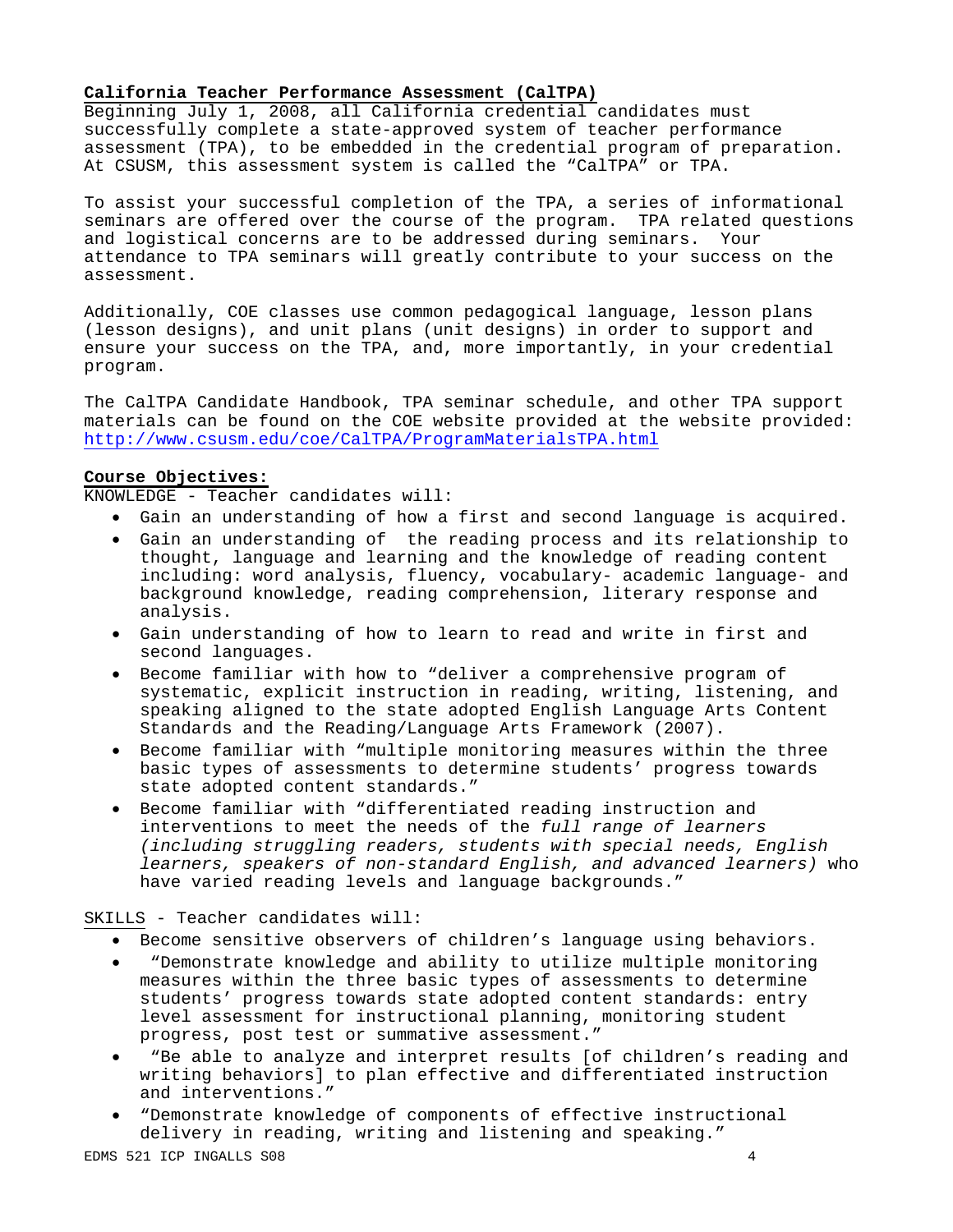- • Develop the ability to select appropriate materials and instructional strategies to meet the individual needs of students and use "State Board of Education (SBE)-adopted core instructional materials for both instruction and intervention."
- • Develop the ability to differentiate literacy instruction in order to provide Universal Access.
- • Learn how to organize the classroom for teaching reading and writing to the *full range of learners (including struggling readers, students with special needs, English learners, speakers of non-standard English, and advanced learners)* who have varied reading levels and language backgrounds

ATTITUDES AND VALUES – Teacher candidates will:

- • Develop an appreciation for the natural language abilities children possess for processing and producing print.
- • To appreciate the need and value of integrating reading writing into all curricular areas
- • Affirm the importance of a rich environment for an effective language arts program.
- • Develop a sensitivity to and appreciation for culturally and linguistically diverse learners.
- • Develop a sensitivity to and appreciation for the importance of reading and writing for students' own personal and professional growth.
- • Develop a respect for each student, his/her abilities and background and the student's right to instruction that meets his/her individual needs.

#### **REQUIRED TEXTS**

### (Bring to class each meeting.)

- • Johns, J. (2000). *Basic Reading Inventory: Pre-primer through Grade Twelve and Early Literacy Assessments. 9th Edition.* Kendall-Hunt.
- • Quiocho, A. and Ulanoff, S. (2009). *Differentiated Literacy Instruction for English Language Learners*. Allyn & Bacon.
- • Flint, A. S. (2008). *Literate Lives: Teaching Reading and Writing in Elementary Classrooms.* John Wiley & Sons, Inc.
- • Zarrillo, J. J. (2002). *Ready for RICA: A test preparation guide for California's Reading Instruction Competence Assessment.* Merrill Prentice Hall.(packaged as one).

# **RECOMMENDED TEXTS**

- • Tompkins, G.E. (2009). *50 Literacy Strategies*. Allyn & Bacon.
- • Richard L. Allington. (2009). What Really Matters in Fluency: Research Based Practices across the Curriculum www.allynbaconmerrill.com ISBN-13: 978-0-205-57058-4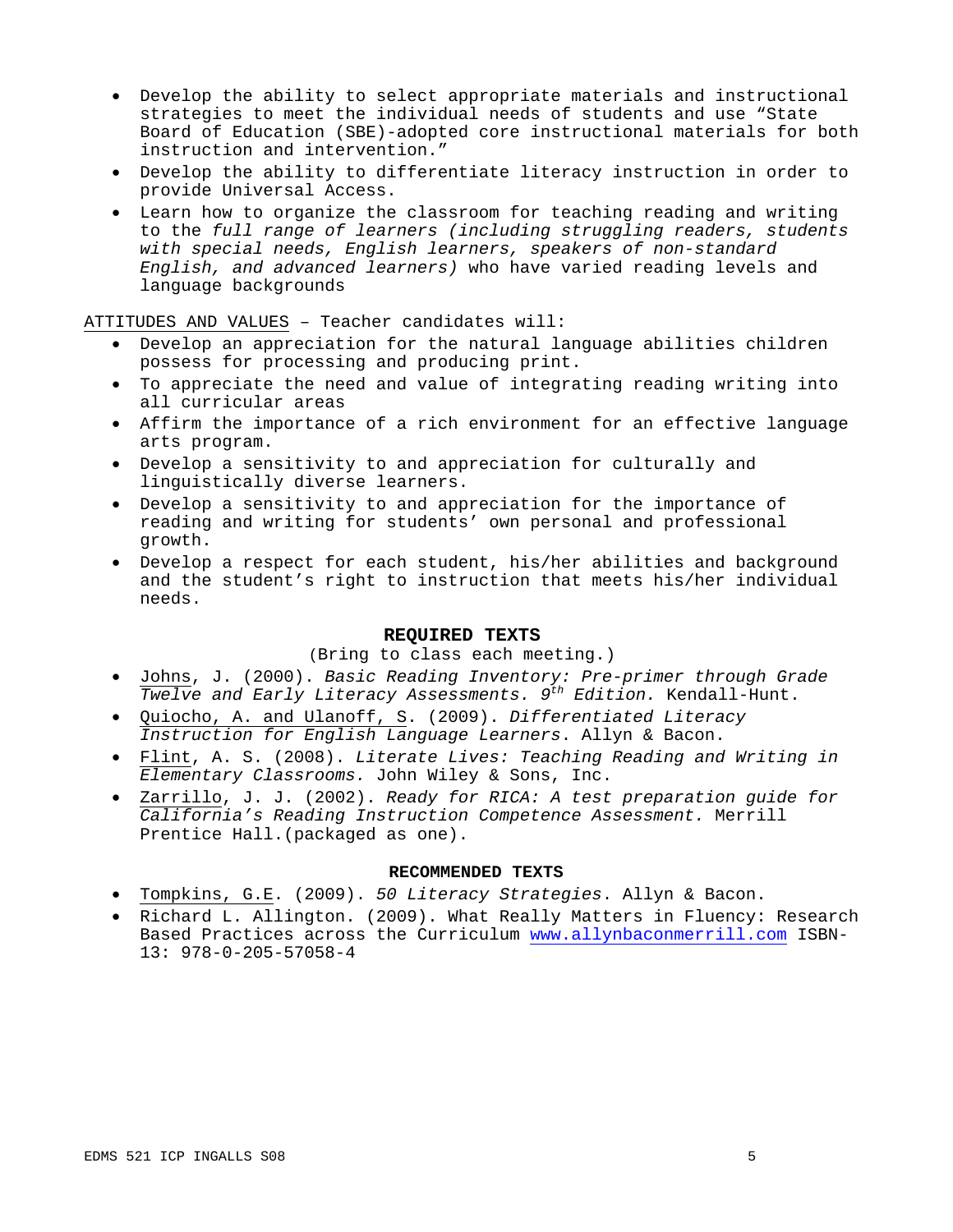### **COURSE ASSIGNMENTS**

#### 9 **READING REACTIONS (20 points total)**

Overview: Much of what we do in class is based upon scholarly reading done outside class. To get the most from your experience in EDMS 521, come prepared to use and discuss what you've learned from assigned readings.

What to Do: On 5x7 cards (1 each session), write at least 3 comments or questions from the readings for each session. **Do not summarize** - write thoughtful reactions (T, F,  $Q/A$ , C, P). If the readings are from more than one book, comment on more than one book. Cards are collected at the beginning of each session.

# 9 **FIELD OBSERVATIONS (24 points total)**

#### Overview:

One way to categorize reading instruction is to relate it to the domains established by the Reading Instruction Competence Assessment (RICA). Field Observations show you have observed specific literacy strategies in the classroom; these strategies are related to RICA areas. Here is a list of RICA areas and the chapter in *Ready for RICA* in which you can read about them. You will complete three (3) thoughtful observations.

| RICA DOMAINS: EDMS 521                        |                                                                      |  |  |  |
|-----------------------------------------------|----------------------------------------------------------------------|--|--|--|
| Ongoing assessment (Chapter<br>1)             | Planning, organizing, managing<br>reading instruction (Chapter<br>2) |  |  |  |
| Phonemic Awareness (Chapter 3)                | Concepts about Print (Chapter<br>4)                                  |  |  |  |
| Phonics Instruction<br>(Chapter)<br>5)        | Spelling Instruction (Chapter<br>6)                                  |  |  |  |
| Reading Comprehension (Chapter<br>7)          | Vocabulary Development<br>(Chapter12)                                |  |  |  |
| Structure of English Language<br>(Chapter 13) |                                                                      |  |  |  |

## What To Do:

example) and use 1.5 spacing! Observe in any public education classrooms. Below is an example of a Field Observation – use this format. In each Field Observation, write observations of lessons related to balanced literacy and the RICA content areas taught in EDMS 521. Write observations of the teacher and students in the "Activity" section; explain how each activity relates to a RICA area. Be very specific (150 words or more on each side of the table – though that's not so in the example) and use 1.5 spacing!<br>  $EDMS 521 \; \text{ICP INGALLS} \; \text{S08} \tag{6}$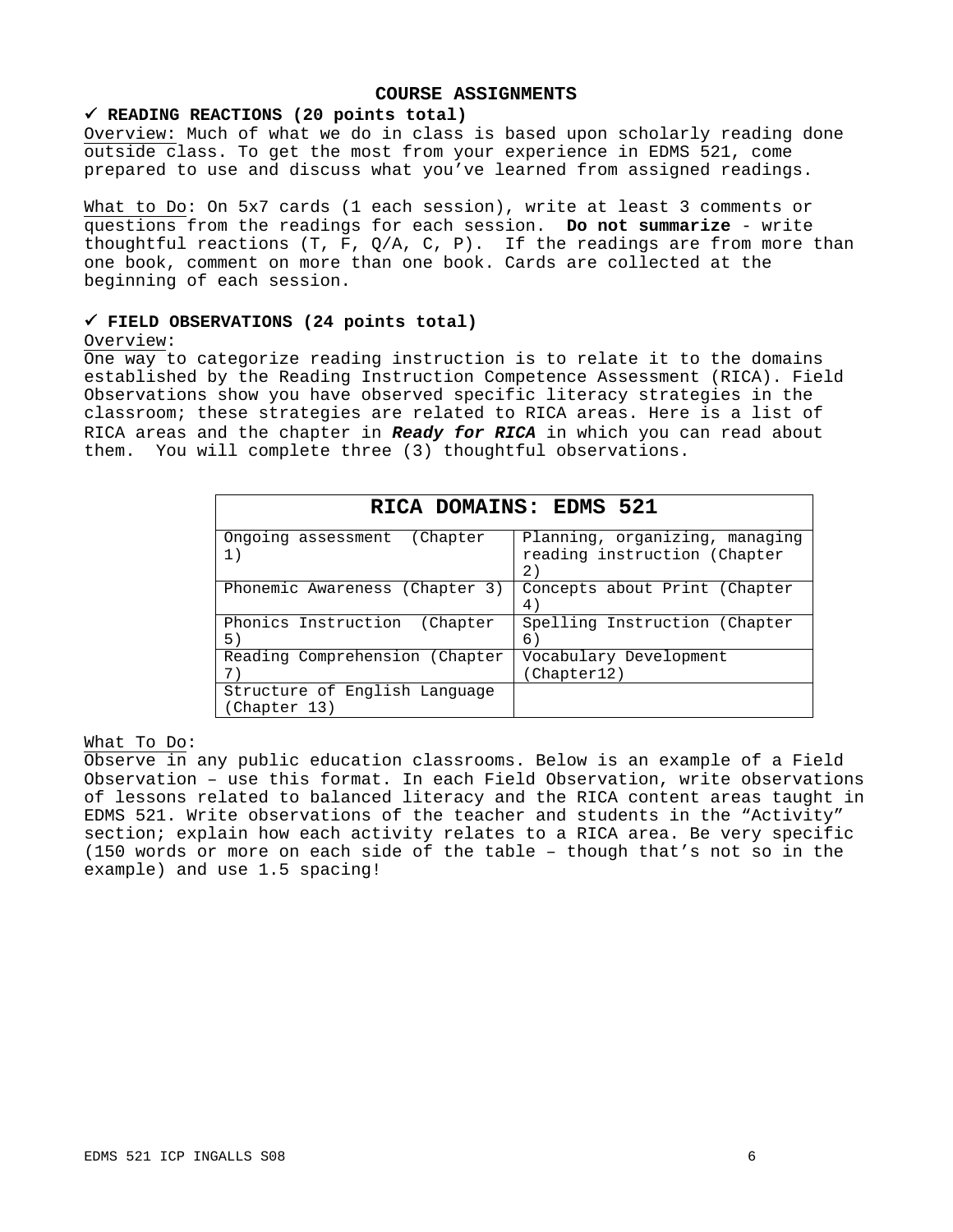| Field Observation Example and Format                                           |                                              |  |  |  |
|--------------------------------------------------------------------------------|----------------------------------------------|--|--|--|
| Name: Ima Literate                                                             | Observation Date: 9/17/08                    |  |  |  |
| Reading/Writing Topics: Concepts about Print, Early Writing, Beginning Phonics |                                              |  |  |  |
| Grade Level: Kindergarten                                                      | Additional Descriptors: SEI class            |  |  |  |
| Activity:                                                                      | To what RICA area(s) does this activity      |  |  |  |
| The teacher taught the "B" sound                                               | relate?                                      |  |  |  |
| using alphabet cards and the                                                   | In the literacy lesson that I observed, I    |  |  |  |
| pocket chart. The students sat                                                 | identified two RICA topics, "Concepts about  |  |  |  |
| together on the carpet as a whole                                              | Print" and "Phonics." I learned that         |  |  |  |
| group. The teacher asked the                                                   | concepts about print instruction can be      |  |  |  |
| students to help him place the                                                 | taught effectively in a whole group when the |  |  |  |
| picture cards that represented                                                 | teacher uses interactive activities. In this |  |  |  |
| words starting with "B" in the                                                 | lesson, I noticed that the children were     |  |  |  |
| pocket chart. Some pictures                                                    | engaged in identifying letter "B" because    |  |  |  |
| represented words starting with                                                | they enjoyed matching the letter "B" and the |  |  |  |
| other letters, so students had to                                              | picture cards representing words with the    |  |  |  |
| decide which ones did and which                                                | $/b/$ sound.                                 |  |  |  |
| ones did not go in the pocket                                                  | The second RICA topic I identified is        |  |  |  |
| chart. The teacher then had them                                               | "Phonics." I learned phonics instruction     |  |  |  |
| look for "B" word cards (that                                                  | starts at a very basic level. Here, students |  |  |  |
| went with the "B" picture cards).                                              | looked for words using the letter "B" by     |  |  |  |
| Then, the teacher had the                                                      | sorting word cards by the first letter. I    |  |  |  |
| students work at the tables                                                    | learned you can make accommodations for      |  |  |  |
| writing words beginning with "B"                                               | Spanish dominant EL students when the        |  |  |  |
| then illustrated the following -                                               | teacher used some words that were close      |  |  |  |
| bird, ball, balloon, and boat.                                                 | cognates (ball-bola) to help the students    |  |  |  |
| (You would continue explaining                                                 | make connections between English and Spanish |  |  |  |
| what you saw)                                                                  | letter-sound relationships.                  |  |  |  |
|                                                                                | (You would continue explaining how           |  |  |  |
|                                                                                | activities relate)                           |  |  |  |

## <sup>9</sup> **ASSESSMENT TABLE (10 points)**

Overview: This table will familiarize you with assessments used in EDMS 522 - in your literacy case study. Keep it until then!

### What to do:

Copy the form into your computer – resize the table to accommodate your writing, and reorient the page to landscape. Be complete in your descriptions; type your responses.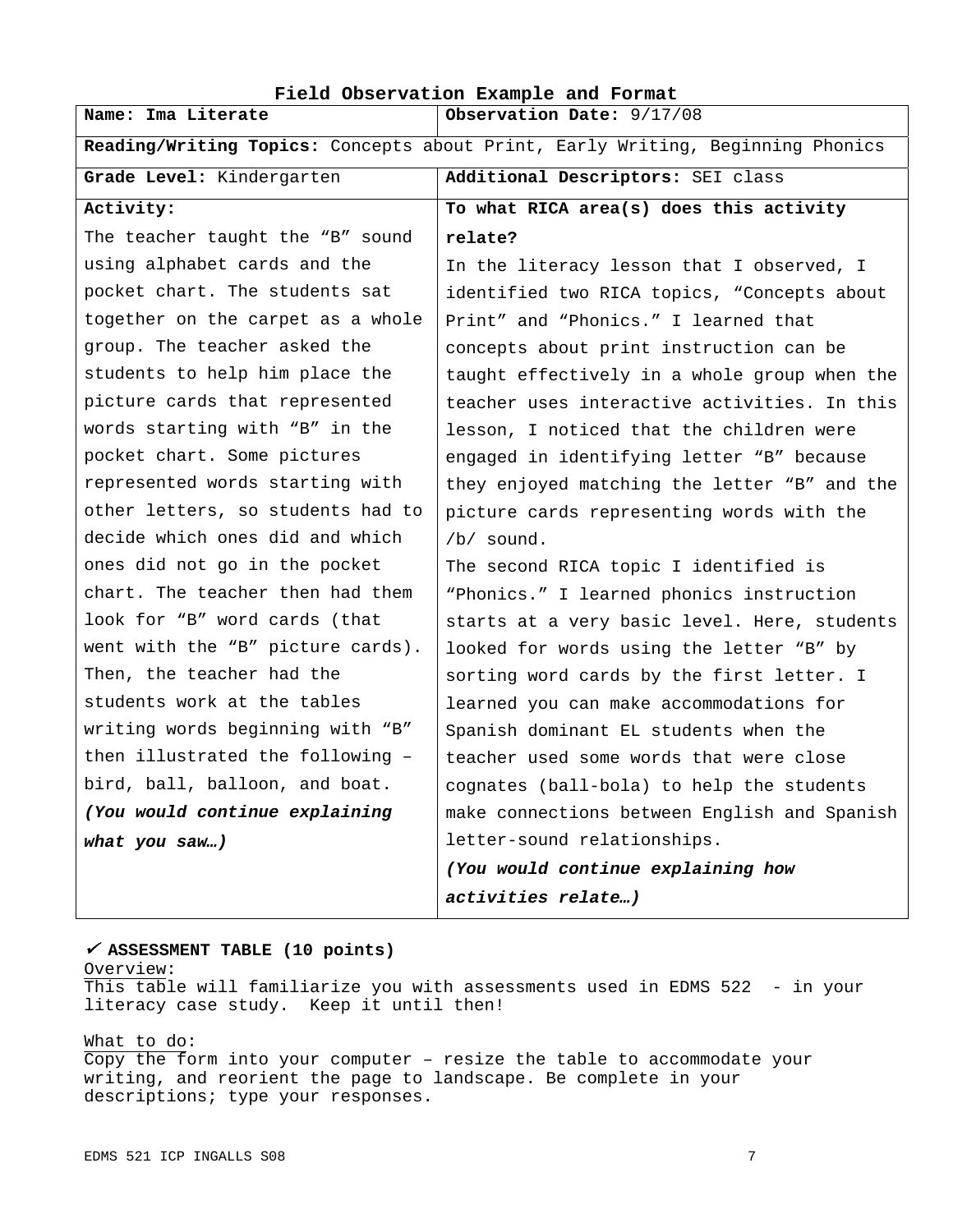|                                           | <b>ASSESSMENT TABLE</b>                 |                                                | (typed responses)                      |                                                           |
|-------------------------------------------|-----------------------------------------|------------------------------------------------|----------------------------------------|-----------------------------------------------------------|
| What is the<br>name of the<br>assessment? | What does the<br>assessment<br>measure? | How do you<br>administer<br>the<br>assessment? | How do you<br>score the<br>assessment? | How might the<br>results of the<br>assessment be<br>used? |
| 1.                                        |                                         |                                                |                                        |                                                           |
| $2$ .                                     |                                         |                                                |                                        |                                                           |
| 3.                                        |                                         |                                                |                                        |                                                           |
| 4.                                        |                                         |                                                |                                        |                                                           |
| 5.                                        |                                         |                                                |                                        |                                                           |

## <sup>9</sup>  **READING LESSON DESIGN, ASSESSMENT, REFLECTION (31 points total)**  Overview:

Assessment drives instruction. Teachers use many assessments throughout a day to determine what students know. With that information, they make decisions about what – and how – to teach. Assessment comes in many forms, and it can be fun as well as informative. You and a partner will be assigned one chapter from *Differentiated Literacy Instruction for English Language Learners*. Assuming your classmates have read the material, you and your partner will create a reading lesson to assess their progress.

#### What to do:

1. With a partner, create a list of the 10 most important ideas from your chapter.

2. Focus on those 10 ideas, then create a reading lesson that is also an activity-based assessment. Given that reading includes a broad range of assessment, consider modeling your assessment after Jeopardy, Pictionary, Cranium, Concentration, Monopoly, etc. Organize your assessment to play as a class, or break the class into small groups to play.

3. Your assessment must have examples of student work (products) to show learning. Collect the products at the end of your lesson.

4. Include a means to evaluate the assessment fairly (rubric, checklist, formal observation guide, etc.) Grade the class's assessment.

5. Analyze the assessment by answering these four questions in a REFLECTION *to be turned in the following class session*.

- • What might you have done differently to involve everyone?
- • What was the class average? On what question(s) did students perform poorly? What does that information tell you about the assessment (too easy, too difficult, worded poorly)?

6. Complete this READING LESSON DESIGN PLAN (Into, Through and Beyond), and turn it in the day you present your lesson.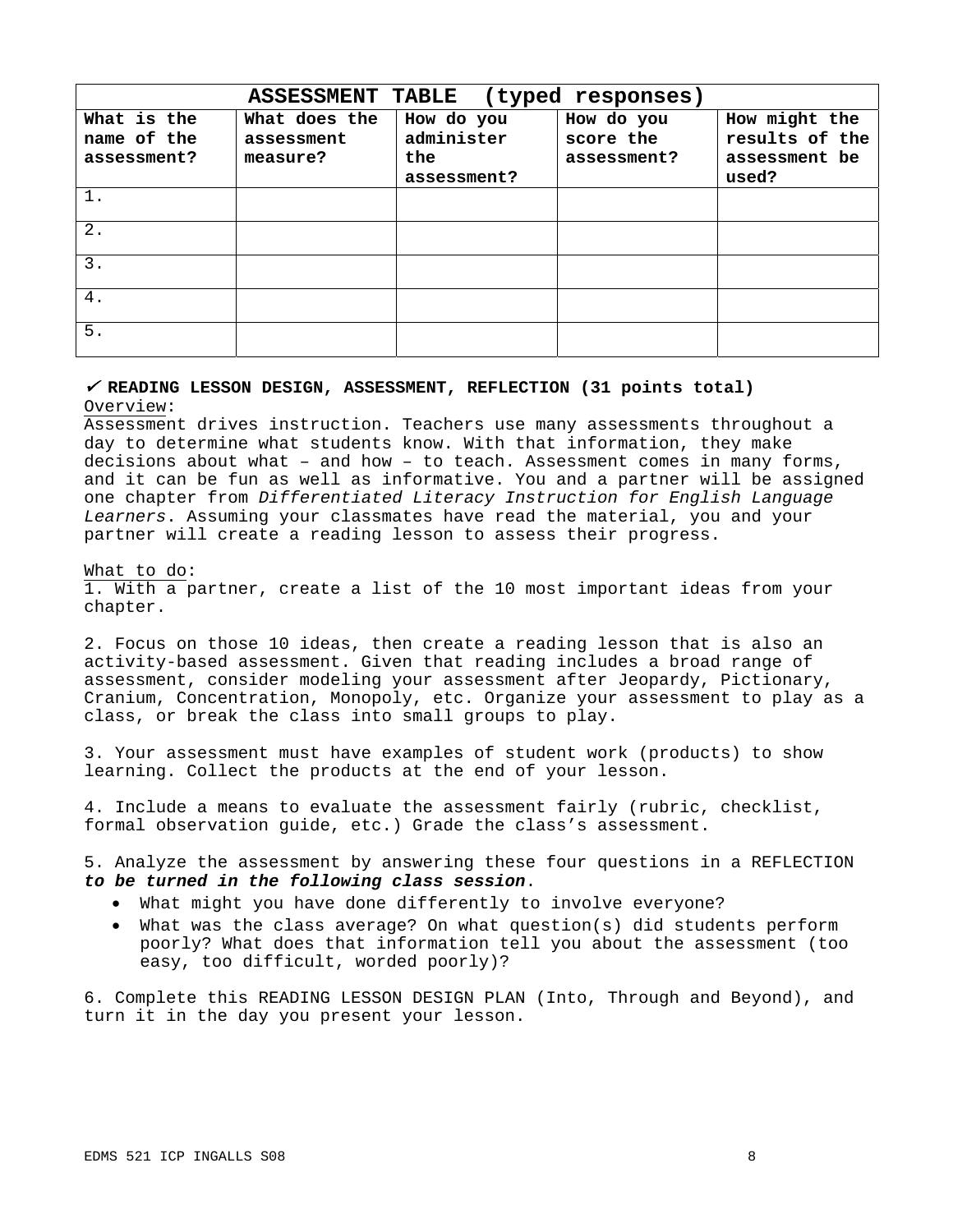| READING LESSON DESIGN PLAN FOR (Your Names Here)                                                                |                                                                       |  |  |  |  |
|-----------------------------------------------------------------------------------------------------------------|-----------------------------------------------------------------------|--|--|--|--|
| GOAL FOR THE READING LESSON DESIGN:                                                                             |                                                                       |  |  |  |  |
| • Use a standard from the California Frameworks for $8^{\text{th}}$ Grade Language                              |                                                                       |  |  |  |  |
| Arts                                                                                                            |                                                                       |  |  |  |  |
| OBJECTIVE FOR THE READING LESSON DESIGN:                                                                        |                                                                       |  |  |  |  |
| Explain what students will be able to do after your lesson.<br>$\bullet$                                        |                                                                       |  |  |  |  |
| INTO: "Mind Capture"                                                                                            |                                                                       |  |  |  |  |
| Explain what will you do to engage students and connect the topic to<br>students' prior knowledge.              |                                                                       |  |  |  |  |
| • Describe the Into Instructional<br>Strategy - What does the<br>teacher do?                                    | • Describe the Into Student<br>Activity - What do the students<br>do? |  |  |  |  |
| THROUGH (MODELED, SHARED, GUIDED INSTRUCTION): "I do," "We do," "You do"                                        |                                                                       |  |  |  |  |
| In the boxes below, explain exactly what you - and your students -<br>will do when teaching the reading lesson. |                                                                       |  |  |  |  |
| • Describe the Modeled                                                                                          | • Describe the Modeled                                                |  |  |  |  |
| Instructional Strategy - "I do"<br>- What does the teacher do?                                                  | Instruction Student Activity -<br>What do the students do?            |  |  |  |  |
| • Describe the Shared                                                                                           | • Describe the Shared Instruction                                     |  |  |  |  |
| Instructional Strategy - "We                                                                                    | Student Activity - What do the                                        |  |  |  |  |
| do" - What does the teacher do?                                                                                 | students do?                                                          |  |  |  |  |
| Describe the Guided<br>$\bullet$                                                                                | • Describe the Guided Instruction                                     |  |  |  |  |
| Instructional Strategy - "You                                                                                   | Student Activity - What do the                                        |  |  |  |  |
| do" - What does the teacher do?                                                                                 | students do?                                                          |  |  |  |  |
| <b>BEYOND:</b>                                                                                                  |                                                                       |  |  |  |  |
| • Describe the independent practice students would do.                                                          |                                                                       |  |  |  |  |

# 9  **PROFESSIONAL DISPOSTIONS (15 points total)**

### Overview:

Grading in 521 includes a component of "professional disposition." Students in the College of Education are to conduct themselves in ways expected of those entering the profession. Disposition includes:

- General classroom attendance, promptness, and participation
- Attention to classroom discussion protocols
- Social and cooperative skills
- Attention to assignments (deadlines, quality, multi-tasking)
- General classroom demeanor
- Flexibility
- Openness to and enthusiasm for learning

You will be given an opportunity to evaluate yourself in professional dispositions; your instructor will take your self-evaluation into consideration in determining your score.

## **College of Education Attendance Policy**

Due to the dynamic and interactive nature of courses in the College of Education, all students are expected to attend all classes and participate actively. At a minimum, students must attend more than 80% of class time, or s/he may not receive a passing grade for the course at the discretion of the instructor. Individual instructors may adopt more stringent attendance requirements. *(Adopted by the COE Governance Community, December, 1997).*  EDMS 521 ICP INGALLS S08 9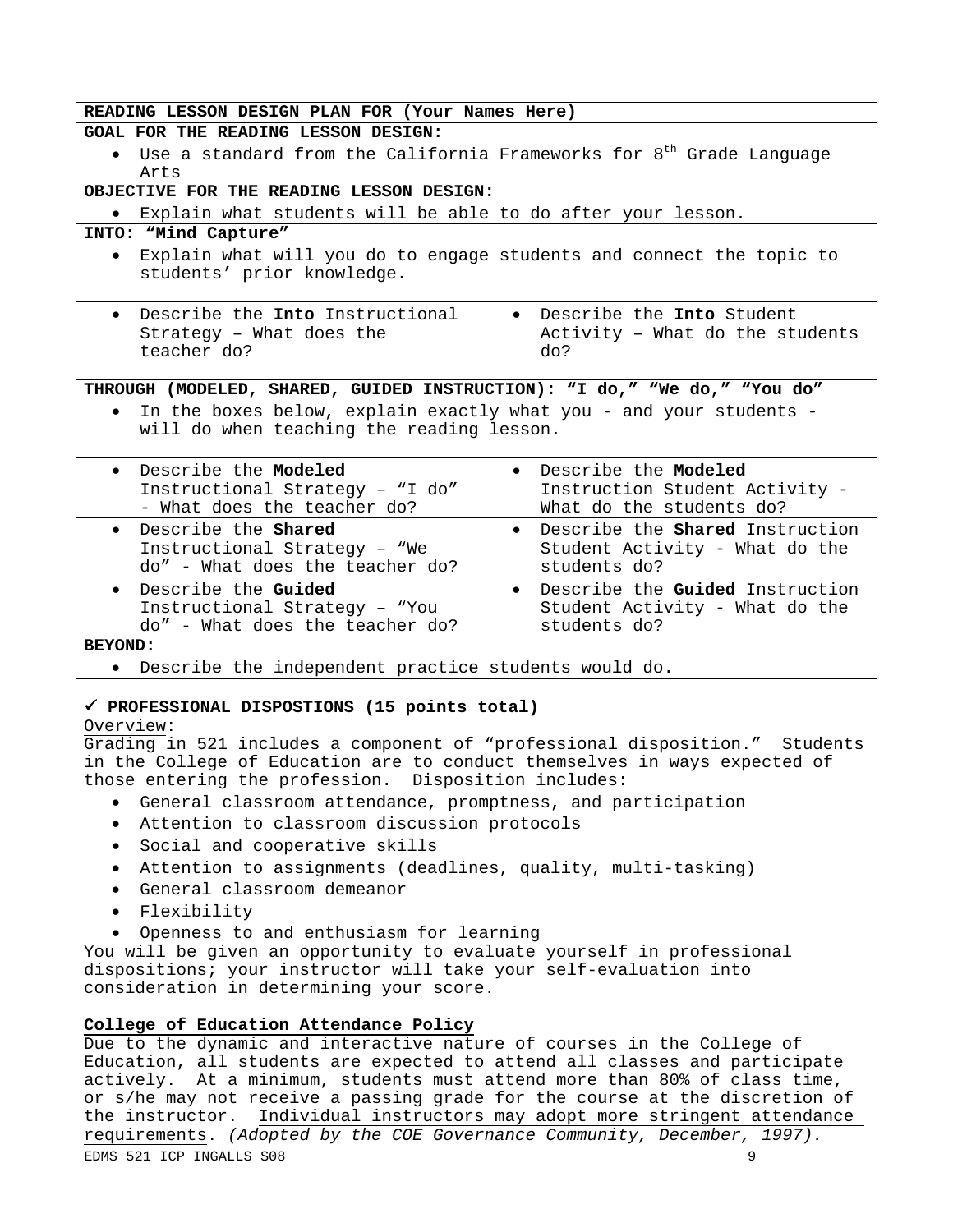Should a student have extenuating circumstances, s/he should contact the instructor as soon as possible. Students missing more than two class sessions will not earn a passing grade. Three tardies or early exits are equivalent to an absence. Illness and emergencies are considered on a caseby-case basis. However, notifying the instructor does not excuse students from assignments nor the attendance policy.

## **Grading Policy**

Come prepared to class; readings and homework assignments are listed on the dates on which they are to be completed.

Work is submitted on time. One grade level will be deducted for each class meeting for which it is late (e.g., an "A" assignment that is submitted one class session late will be marked down to a "B").

Proofread and edit word-processed assignments prior to submission. Handwritten work is not accepted. Assignments are written in Times, size 12 font, and are double-spaced. Ensure the text is error-free (grammar, spelling), and ideas are logically and concisely presented. All citations, where appropriate, use American Psychological Association (APA) format. Consult American Psychological Association (APA) Manual, 5<sup>th</sup> edition for citation guidance.

In order to earn a teaching credential from the state of California, you must maintain a B average (3.0 GPA) and cannot receive below a C+ in any course in your teacher education program.

| Number<br>Required | Assignment                | Due Date(s)  | Points<br>Possible |
|--------------------|---------------------------|--------------|--------------------|
| 10                 | Reading Reactions         | Each Class   | 20                 |
|                    | (independent)             |              |                    |
| 3                  | Field Observations        | February 11, | 2.4                |
|                    | (independent)             | March 11,    |                    |
|                    |                           | April 22     |                    |
|                    | Assessment Table          |              | 10                 |
|                    | (group/independent)       | March 18     |                    |
|                    | Reading Lesson Design,    | As assigned. | 31                 |
|                    | Assessment, Reflection    |              |                    |
|                    | (partner)                 |              |                    |
| On-going           | Professional Dispositions | Each class   | 15                 |
|                    | independent)              |              |                    |

#### **COURSE REQUIREMENTS FOR 521**

#### **Grading Standards (Points)**

|      |           | А | $93 - 100$ | A-    | $90 - 92$ |
|------|-----------|---|------------|-------|-----------|
| B+   | $87 - 89$ | в | $83 - 86$  | $B -$ | $80 - 82$ |
| $C+$ | $77 - 79$ | C | $73 - 76$  | $C -$ | $70 - 72$ |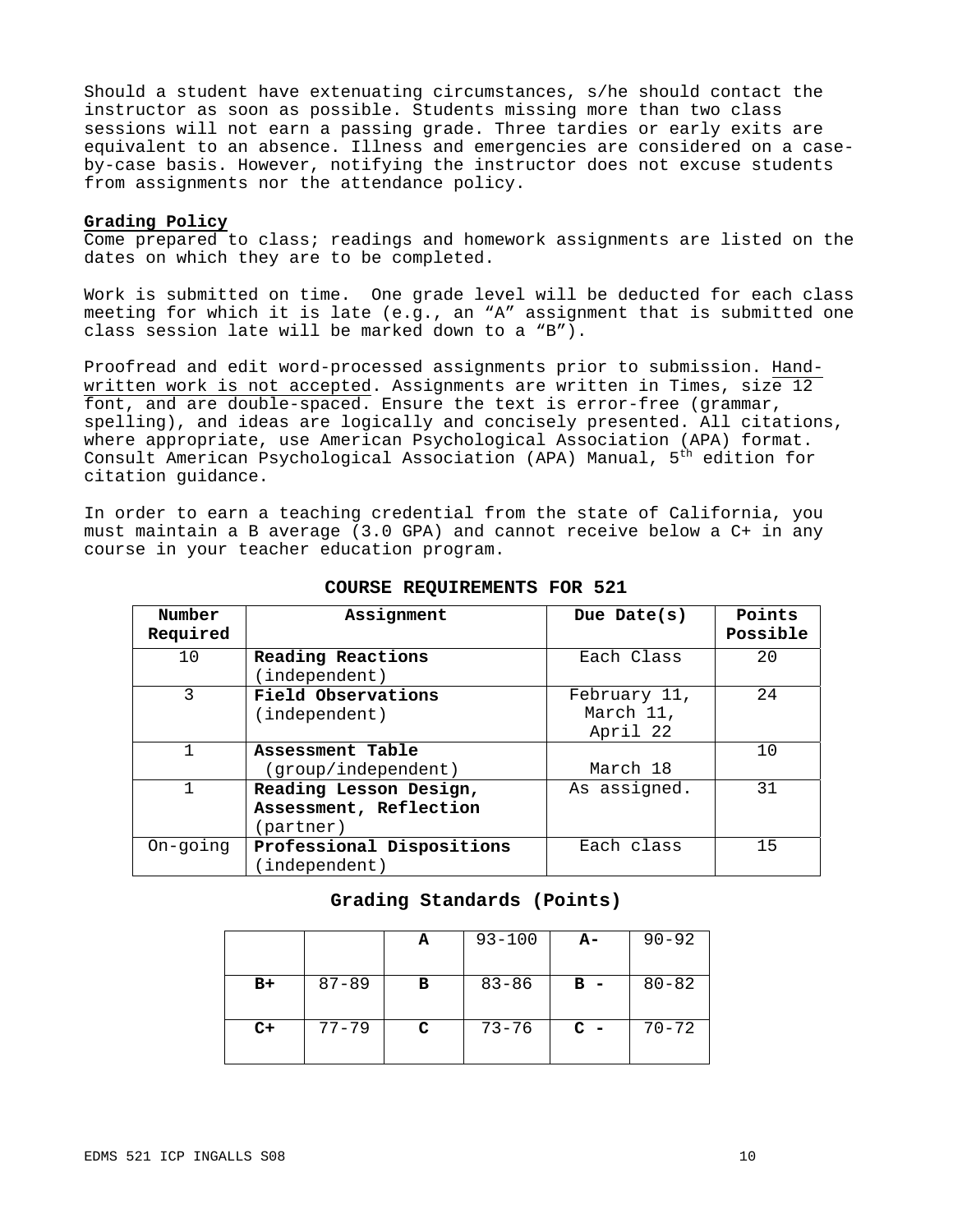# **COURSE SCHEDULE: EDMS 521 (ICP), Spring 2009 Bring your books to class each session. The instructor reserves the right to modify the schedule.**

| Date                     | Topic                                                              | Assignment                           |
|--------------------------|--------------------------------------------------------------------|--------------------------------------|
| Session 1                | Course overview                                                    | BRING YOUR                           |
| January 21               | Building Community                                                 | SYLLABUS!                            |
| Session 2                | English Language Arts Standards, Grade 8                           | http://www.cde.ca                    |
| January 28               | English Language Development Standards, Grade<br>8                 | vop.<br>www.sdcoe.net/sta            |
|                          |                                                                    | ndards                               |
|                          | Reading Reaction                                                   | Flint: Chapter 1                     |
|                          |                                                                    | Quiocho: Chapter                     |
|                          |                                                                    | 7                                    |
|                          |                                                                    | Zarrillo:<br>$\overline{1}$          |
| Session 3                | Literacy Assessment                                                | Flint: Chapter 9                     |
| February 4               | Reading Lesson Design, Assessment,                                 | Quiocho: Chapter<br>4                |
|                          | Reflection (Q7)                                                    | Zarrillo: 2                          |
|                          | Reading Reaction<br>Phonemic Awareness                             | Flint: Chapter 2                     |
| Session 4<br>February 11 | Reading Lesson Design, Assessment,<br>$\bullet$                    | Quiocho: Chapter                     |
|                          | Reflection $(Q4)$                                                  | $\mathbf{1}$                         |
|                          | Reading Reaction<br>$\bullet$                                      | Zarrillo: 3, 4                       |
|                          | 1 <sup>st</sup> Field Observation Due                              |                                      |
| Session 5                | Concepts about Print                                               | Flint: Chapter 6                     |
| February 18              | Reading Lesson Design, Assessment,                                 | Quiocho: Chapter                     |
|                          | Reflection (01)                                                    |                                      |
|                          | Reading Reaction                                                   | Zarrillo: 5, 6                       |
| Session 6                | Phonics                                                            | Flint: Chapter 4                     |
| February 25              | Reading Lesson Design, Assessment,<br>$\bullet$                    | Quiocho: Chapter                     |
|                          | Reflection (Q2)                                                    | 3<br>Zarrillo: 5, 6                  |
|                          | Reading Reaction                                                   |                                      |
| Session 7<br>March 4     | Spelling                                                           | Flint: Chapter 8<br>Quiocho: Chapter |
|                          | Reading Lesson Design, Assessment,<br>$\bullet$<br>Reflection (Q3) |                                      |
|                          | . Reading Reaction                                                 | Zarrillo: 7                          |
| Session 8                | Reading Comprehension - Narrative                                  | Flint: Chapter 10                    |
| March 11                 | Reading Lesson Design, Assessment,<br>$\bullet$                    | Quiocho: Chapter                     |
|                          | Reflection (Q5)                                                    |                                      |
|                          | Reading Reaction<br>$\bullet$                                      | Zarrillo: 11, 12                     |
|                          | 2 <sup>nd</sup> Field Observation Due                              | Bring Johns                          |
|                          | Assessment Table Workshop                                          |                                      |
| Session 9                | Reading Comprehension - Narrative                                  | Flint: Chapter 11                    |
| March 18                 | Reading Lesson Design, Assessment,                                 | Quiocho: Chapter<br>8                |
|                          | Reflection (Q6)                                                    | Zarrillo: 8, 9                       |
|                          | Reading Reaction<br>$\bullet$<br><b>Assessment Table Due</b>       | Bring Johns                          |
| Session 10               | $\bullet$<br>Comprehension                                         | Flint: Chapter 12                    |
| March 25                 | Reading Lesson Design, Assessment,                                 | Quiocho: Chapter                     |
|                          | Reflection (Q8)                                                    | 9                                    |
|                          | Reading Reaction<br>$\bullet$                                      | Zarrillo: 10                         |
| Session 11               |                                                                    |                                      |
| April 1                  | <b>SPRING BREAK</b>                                                |                                      |
| Session 12               | Comprehension                                                      | Flint: Chapter 3                     |
| April 8                  | Online Session<br>$\bullet$                                        | Quiocho: Chapter                     |
|                          | Reading Reaction                                                   | 10                                   |
| Session 13               | Structure of the English Language                                  | Flint: Chapter 5                     |
| April 15                 | Online Session (E-Responses)<br>$\bullet$                          | Zarrillo: 11, 13                     |